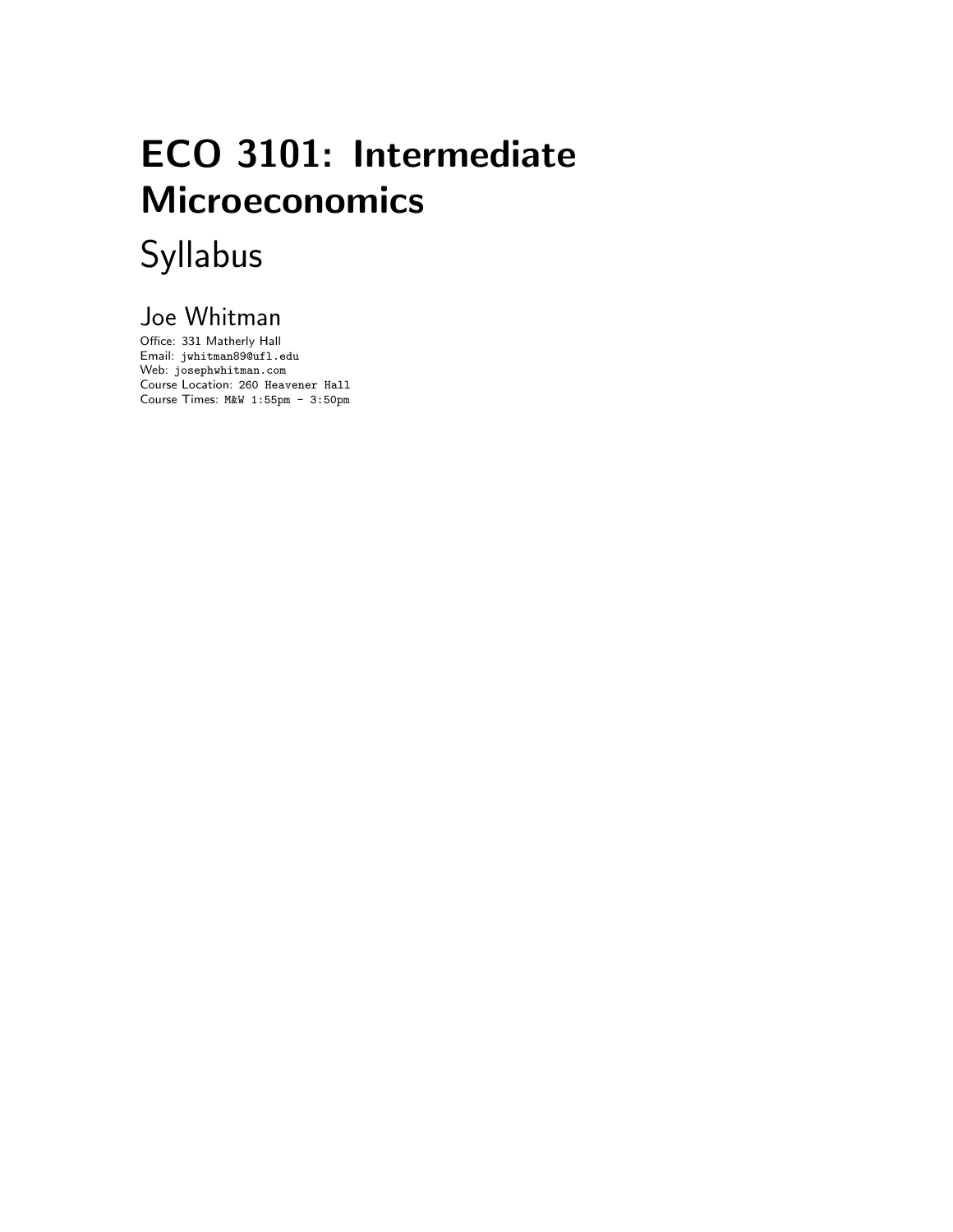### **Course Description and Objectives**

Starting with standard assumptions about consumer preferences, we will develop the foundations for how economists model consumer behavior, demand for products, and more. The study of these topics is intended to give students a deeper understanding of microeconomic theory and economic analysis. Frequent (graded) homework assignments and exams and (ungraded) exercises will help you develop the analytical tools and economic intuition needed to understand and solve the variety of economic problems we will encounter in this course.

### **Course Information and Policies**

- Website: This course has a website on Canvas (<ufl.instructure.com>)<sup>[1](#page-1-0)</sup>. Assignments and grades will be posted here. If you have trouble logging in, please let me know.
- *Office Hours:* I am available in my office (331 Matherly Hall) on Fridays from 2pm-4pm. You can also reach me by email at jwhitman89@ufl.edu to schedule an appointment.
- *Required Textbooks:*
	- **–** "*Intermediate Microeconomics: A Modern Approach*", 9th ed., by Hal R. Varian (ISBN: 978-0-393-12396-8)
	- **–** "*Workouts in Intermediate Microeconomics: A Modern Approach*", 9th ed., by Theodore C. Bergstrom and Hal R. Varian (ISBN: 978-0-393-92261-5)
	- **–** There is also a bundled version (ISBN: 978-0-393-26008-3) which may be cheaper than buying each separately.
- *Prerequisites:* Principles of Microeconomics (ECO 2023 or equivalent) and Calculus I (MAC 2311 or equivalent).
- *Attendance* is **required** but not graded. You are responsible for any material you may have missed during lectures and I do not distribute lecture notes. Please show up for class on time as late arrivals are very disruptive.
- *Communication:* Other than lecture and office hours, I will communicate with you through your university email and the Canvas website. I will send important class announcements via email, so please check your email regularly.
- *Late work* of any kind will not be accepted.
- *Cellphones* and other electronic devices (including laptops and tablets) may not be used during class, and should be turned off or silenced to avoid disrupting other students.

<span id="page-1-0"></span><sup>&</sup>lt;sup>1</sup>If this link doesn't work, go to 1ss.at.uf1.edu and select "e-Learning in Canvas".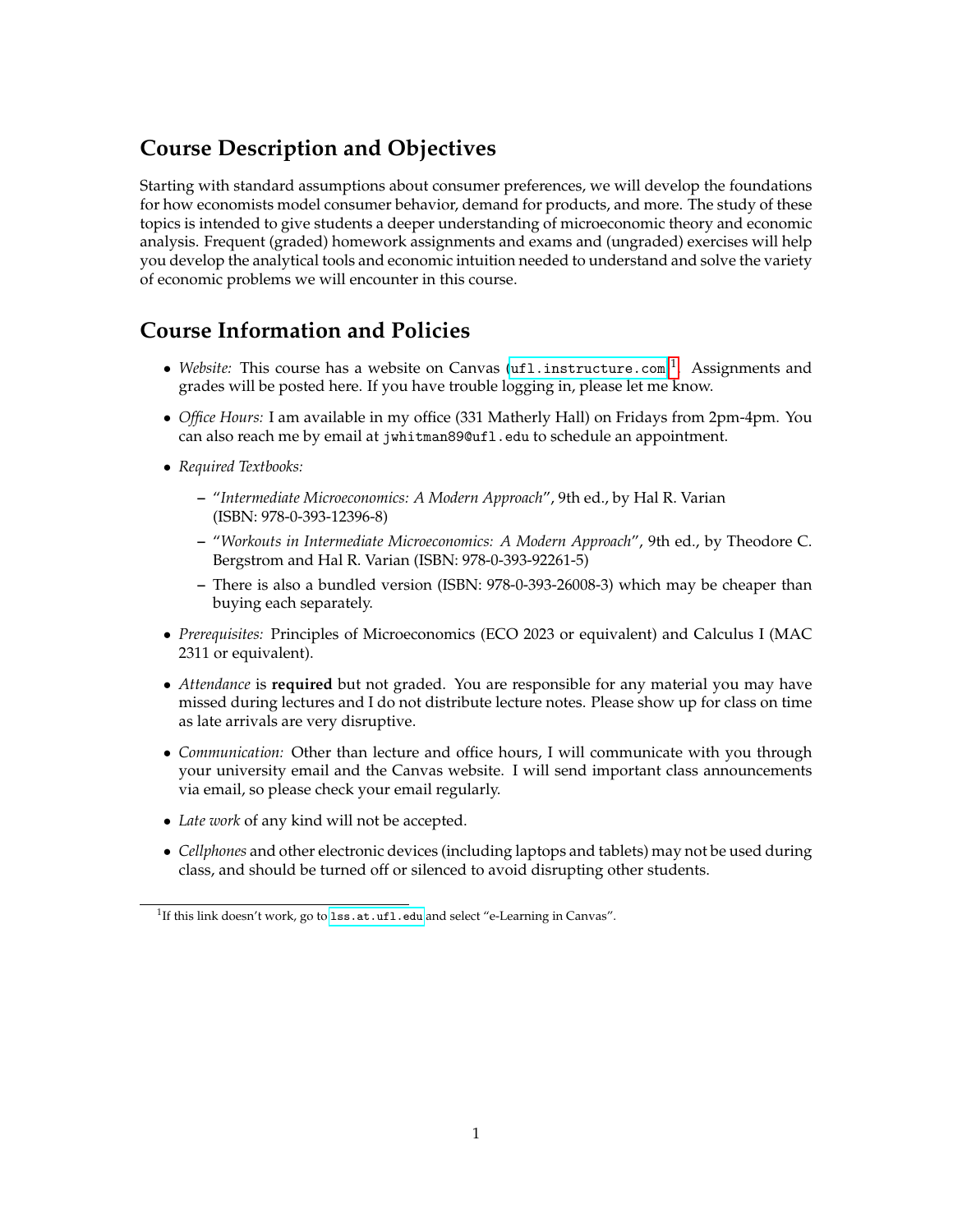### **Etiquette and Professional Conduct**

As university students, you are expected to observe common classroom etiquette and conduct yourself in a professional manner. **Any behavior that disrupts the learning of other students is unacceptable**. The following guidelines are given to help students who are still adjusting to a university environment or are otherwise unsure about classroom etiquette.

- Arrive on time and remain in class for the duration of the lecture. If you must leave, do so as quietly as possible so you minimize the disruption to other students.
- Bring necessary materials to class, such as a notebook and a writing instrument. Supplies will not be provided to you.
- Avoid side conversations with your classmates during lecture. This is very distracting to other students and to your instructor.
- Communication should be polite and respectful.

### **Assignments**

Your grade is split across the following assignments:

- Problem Sets (10%)
- Miderm Exam 1 (30%)
- Miderm Exam 2 (30%)
- Final Exam (not cumulative) (30%)

#### **Problem Sets**

Note the due dates listed in the course schedule below. You may study the problem sets with your classmates (I encourage you to study in groups!) but every student must turn in their own work. Simply copying a classmate's work is not allowed. Your answers must be legibly written or typed and graphs drawn neatly. Staple pages together and write your name on the first page so your work is not lost. **Problem sets are graded based on completion**, not correctness.

#### **Exercises**

These are optional extra problems that you can use for practice. These are not turned in or graded. Exercises are found in the workbook. I recommend doing the even numbered problems because the answers are at the back of the workbook.

#### **Exams**

All exams are given in class and closed book. Exams are non-cumulative but may implicitly use concepts covered on previous exams. You may not consult with others or use notes of any kind during the exam. **Only simple (four-function) calculators are allowed**. This means a calculator that doesn't do much more complicated than divide, multiply, add and subtract. Graphing calculators (such as the TI-83) are definitely **not** allowed. If you are unsure if your calculator is allowed, please ask. I do not bring extra materials to exams (such as calculators or pencils) so be sure to bring your own. Makeup exams are only given in extreme cases (ex. medical emergency). If you have an excused absence on an exam day, let me know well in advance.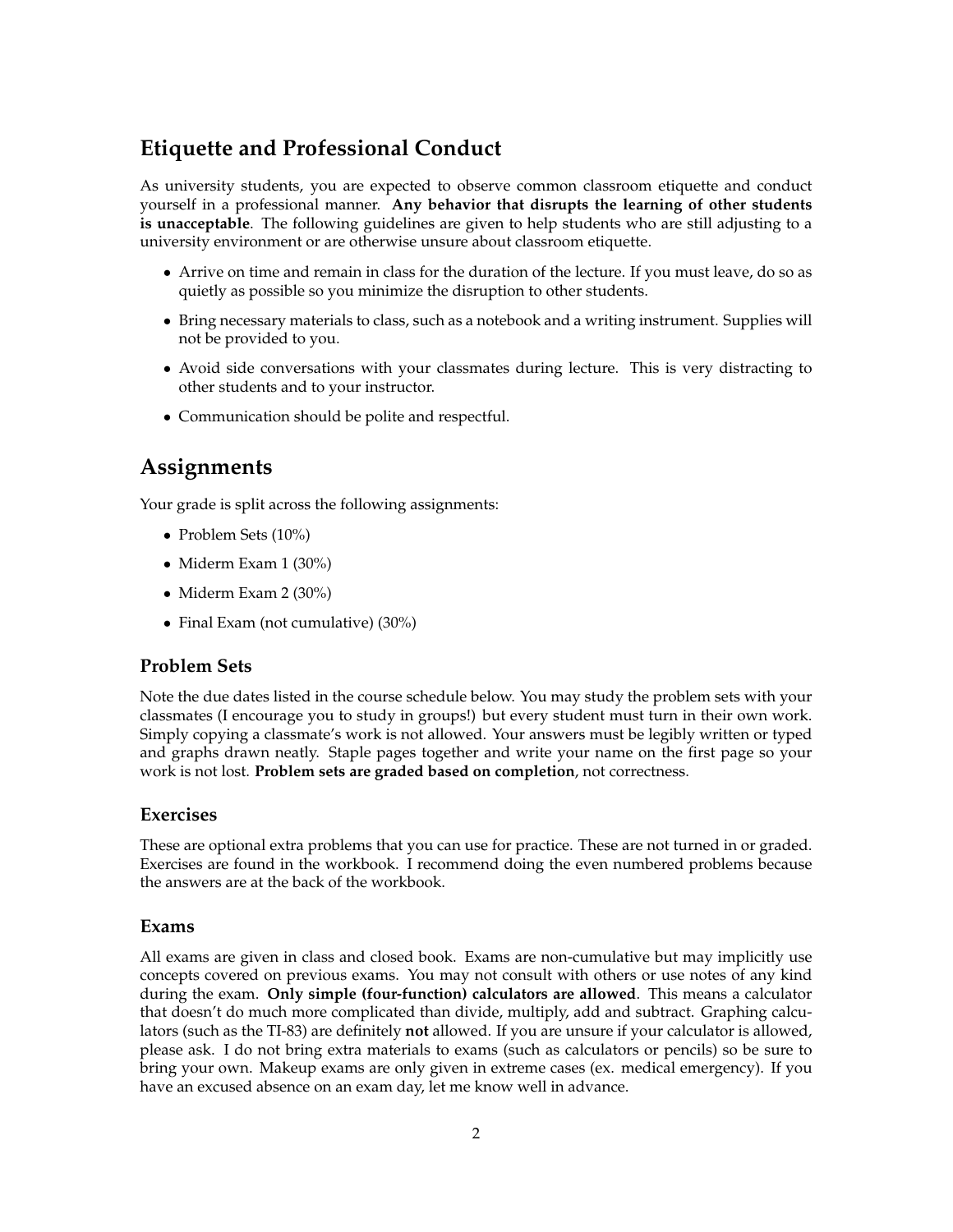### **Grading Policy and Scale**

I do not offer incomplete grades, substitute work, or grade changes. Extra credit is only offered under special circumstances and at my discretion. If extra credit is offered, it will be offered to the entire class. Individual students will not receive extra credit assignments. The grading scale is as follows (I do not grade on a curve):

- $(A)$  92-100
- $\bullet$  (A-) 90-91.99
- $\bullet$  (B+) 87-89.99
- (B) 83-86.99
- $\bullet$  (B-) 80-82.99
- $\bullet$  (C+) 77-79.99
- $\bullet$  (C) 73-76.99
- $\bullet$  (C-) 70-72.99
- (D)  $60-69.99$
- $\bullet$  (E) 0-59.99

These letter grades correspond to your GPA according to UF's grading point guidelines.<sup>[2](#page-3-0)</sup>

### **Online Course Evaluation**

Students in this course can provide feedback on the quality of my instruction by completing evaluations online at: <evaluations.ufl.edu>. These evaluations are typically open during the last two or three weeks of the semester, but I will remind you of the specific times when they are open. These evaluations help me become a better instructor so I strongly encourage you to complete them.

### **Academic Honesty**

The following is a statement from UF regarding academic honesty: "UF students are bound by The Honor Pledge which states, 'We, the members of the University of Florida community, pledge to hold ourselves and our peers to the highest standards of honor and integrity by abiding by the Honor Code. On all work submitted for credit by students at the University of Florida, the following pledge is either required or implied: On my honor, I have neither given nor received unauthorized aid in doing this assignment.' The Honor Code<sup>[3](#page-3-1)</sup> specifies a number of behaviors that are in violation of this code and the possible sanctions. Furthermore, you are obligated to report any condition that facilitates academic misconduct to appropriate personnel. If you have any questions or concerns, please consult with the instructor or TAs in this class."

<span id="page-3-0"></span> $^2$ <catalog.ufl.edu/ugrad/current/regulations/info/grades.aspx>  $\,$ 

<span id="page-3-1"></span> $^3$ <dso.ufl.edu/sccr/process/student-conduct-honor-code/>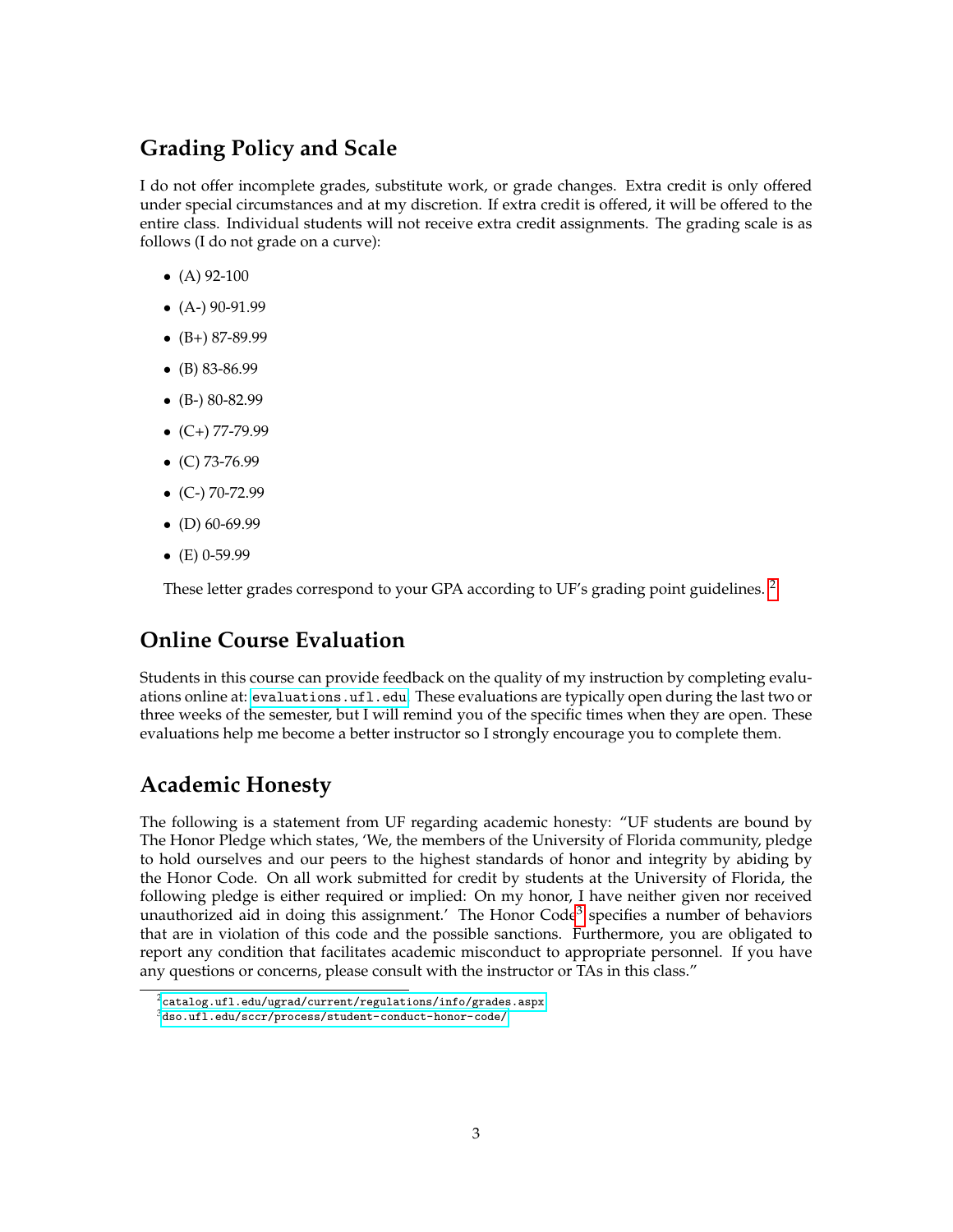### **Students with Disabilities**

Students with disabilities requesting accommodations should first register with the Disability Re-source Center<sup>[4](#page-4-0)</sup> by providing appropriate documentation. Once registered, students will receive an accommodation letter which must be presented to the instructor when requesting accommodation. Students with disabilities should follow this procedure as early as possible in the semester.

### **Student Athletes**

Student athletes are responsible for reporting any days they are unable to attend class due to conflicts with their athletic schedule by the second week of class.

### **Student Wellness**

Life does not stop for coursework. If you have a serious physical or mental health issue come up at any point, I strongly encourage you to seek help. Here are some resources that may help you:

- The Counseling and Wellness Center: <counseling.ufl.edu/cwc/Default.aspx> (352) 392-1575
- The University Police Department: (352) 392-1111 or 9-1-1 for emergencies.
- The Student Healthcare Center: <shcc.ufl.edu/contact/>

<span id="page-4-0"></span><sup>4</sup>Phone: (352)-392-8565, Web: <dso.ufl.edu/drc/>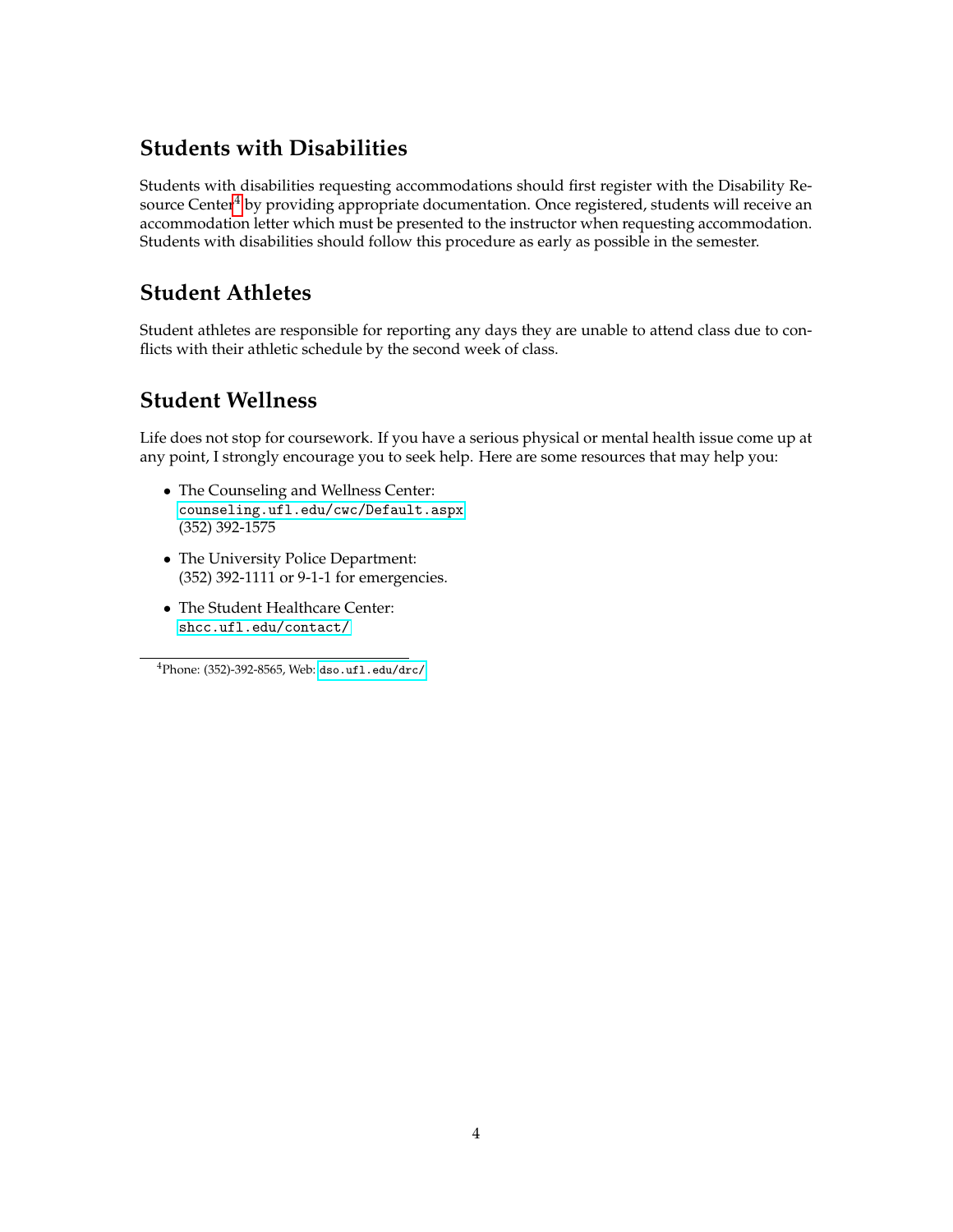|  | <b>Schedule (Subject to Change):</b> |  |
|--|--------------------------------------|--|
|--|--------------------------------------|--|

| <b>MONDAY</b>                                                | WEDNESDAY                                                       |
|--------------------------------------------------------------|-----------------------------------------------------------------|
| Jan 4th                                                      | 6th                                                             |
| Registration, No class                                       | Syllabus and Introduction                                       |
| 11th                                                         | 13th                                                            |
| Preferences — Varian, Chapter 3                              | <b>Review Worksheet Due</b><br>Utility — Varian, Chapter 4      |
| 18th                                                         | 20th                                                            |
| MLK Day, No class                                            | Taxes, Subsidies, and Budget<br>Constraints — Varian, Chapter 2 |
| 25th                                                         | 27th                                                            |
| <b>Problem Set 1 Due</b><br>Choice — Varian, Chapter 5       | Demand — Varian, Chapter 6                                      |
| Feb 1st                                                      | 3rd                                                             |
| <b>Problem Set 2 Due</b>                                     | Slutsky Equation — Varian, Chapter                              |
| Revealed Preference - Varian,<br>Chapter 7                   | 8                                                               |
| 8th                                                          | 10th                                                            |
| Problem Set 3 Due<br>Buying & Selling - Varian, Chapter<br>9 | Midterm Exam 1 Review                                           |
| 15th                                                         | 17th                                                            |
| Midterm Exam 1                                               | Uncertainty — Varian, Chapter 12                                |
| $\overline{22nd}$                                            | 24th                                                            |
| <b>Problem Set 4 Due</b>                                     | Equilibrium — Varian, Chapter 16                                |
| Market Demand — Varian, Chapter<br>15                        |                                                                 |
| 29th                                                         | Mar 2nd                                                         |
| Spring Break, No class                                       | Spring Break, No class                                          |
| 7th                                                          | 9th                                                             |
| <b>Problem Set 5 Due</b>                                     | Profit Maximization - Varian,                                   |
| Technology - Varian, Chapter 19                              | Chapter 20                                                      |
| 14th                                                         | 16th                                                            |
| <b>Problem Set 6 Due</b>                                     | Cost Curves - Varian, Chapter 22                                |
| Cost Minimization - Varian,                                  |                                                                 |
| Chapter 21                                                   |                                                                 |
| 21st                                                         | 23rd                                                            |
| <b>Problem Set 7 Due</b><br>Supply — Varian, Chapter 23 & 24 | Midterm Exam 2 Review                                           |
|                                                              |                                                                 |